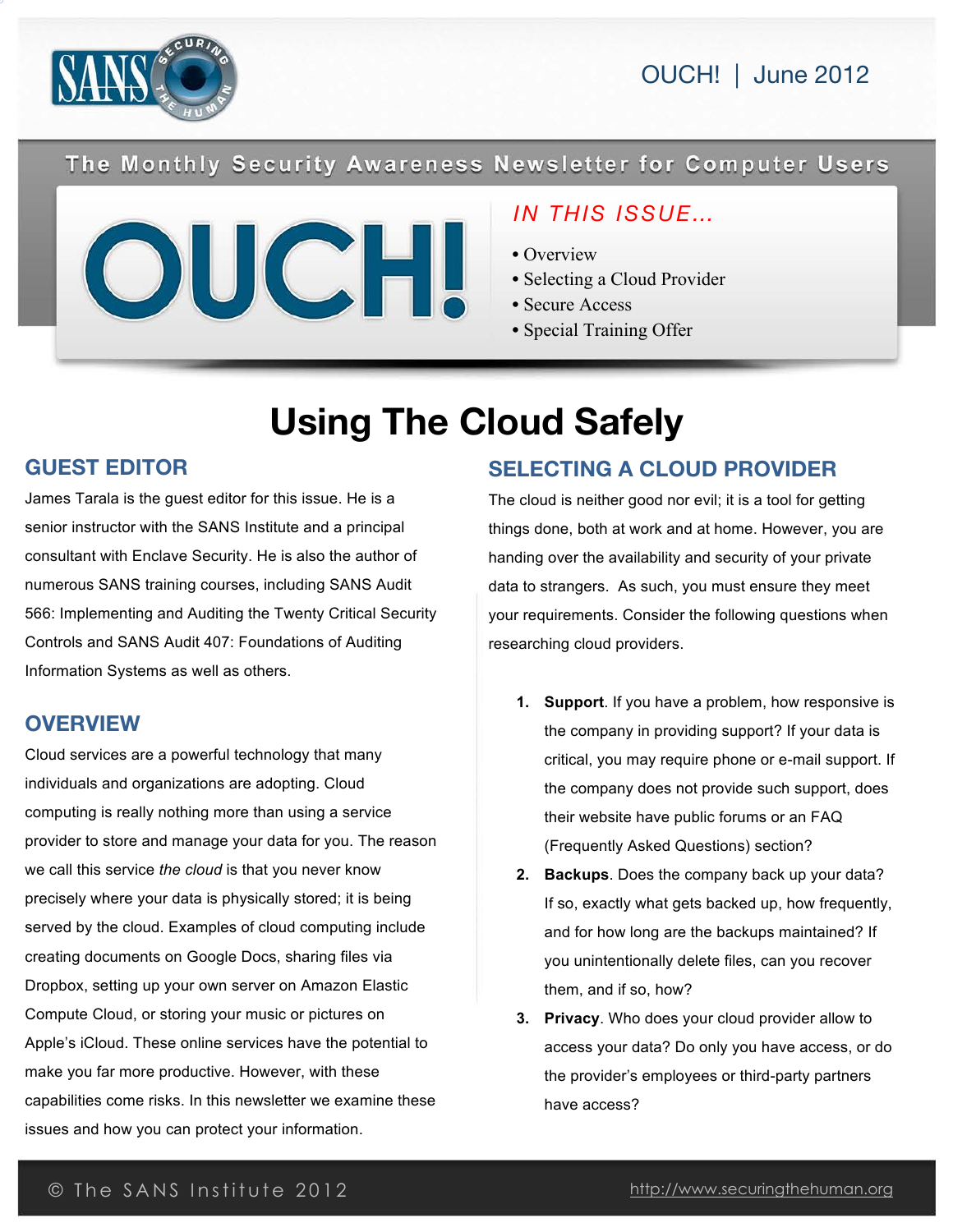

# **Using The Cloud Safely**

**4. Security**. How will your data get from your computer or device to the cloud? Is the connection secured by encryption? How is your data stored in the cloud, and once again, is it encrypted? Who can decrypt your data?

#### **SECURE ACCESS**

Once you have selected a company (or companies) to store your data in the cloud, the next step is to make sure you use their services properly. How you access and share your data can often have a far greater impact its security than anything else. Some key steps you can take to protect your information include:

- **1. Authentication**: Use strong, long passphrases to authenticate to your cloud provider. This protects against cyber attackers simply guessing your password. If your provider offers two-factor authentication (sometimes called two-step verification), we recommend that you use it.
- **2. Sharing**: The cloud makes it very simple to share data, so take care that you do not accidentally share too much data with others. In a worst case scenario you may unintentionally make your data available to the public. The best way to protect yourself is by default not to share any of your data with anyone. Then only allow specific people (or groups of people) access to specific files or folders on a needto-know basis.
- **3. Settings**: Understand the security settings offered by your cloud provider. If you grant full control to



# *Cloud computing has the potential to save you money and make you more productive, but be careful how you store and share your information.*

someone else, can they in turn share your data with third parties without your knowledge and consent? Can you purge your data from the cloud provider's systems once you no longer need the service?

**4. Antivirus**: Make sure the latest version of antivirus software is installed on your computer and on any other computer used to share your data. If a file you are sharing gets infected, other computers accessing that same file could also get infected.